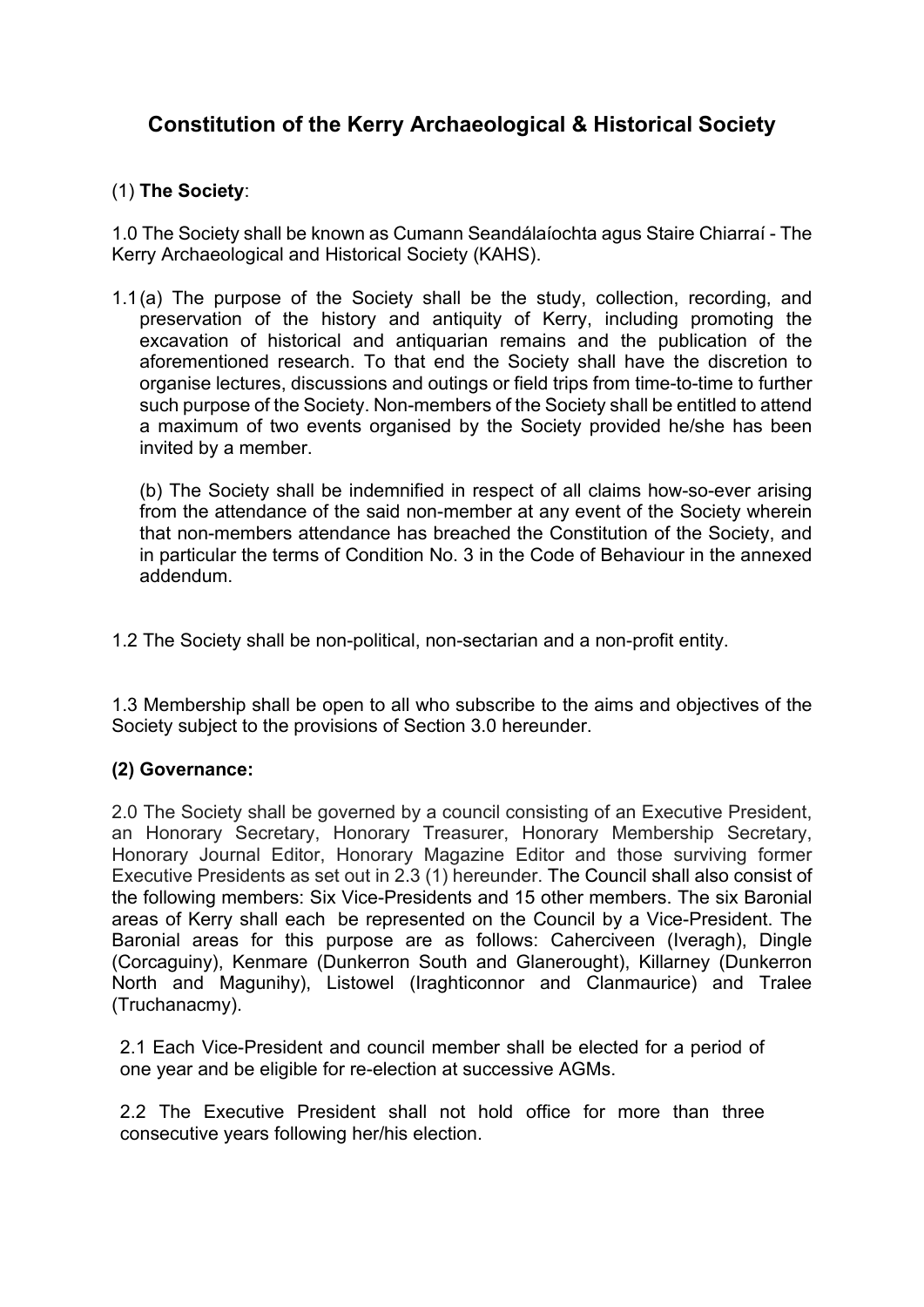2.3 In the event of a vacancy arising on the Council at any time following the Annual General Meeting, the Council shall be empowered to fill the said vacancy by way of co-option. The position, thus filled, shall only have duration until the following Annual General Meeting.

2.3 (1) All surviving former Executive Presidents shall be deemed ex-officio members of the Council.

2.3 (2) Honorary members of the Society shall only be elected at the Annual General Meeting of the Society.

2.4 The Executive Council shall convene not less than six meetings of the Council during the year. A quorum consisting of nine council members shall be required to hold any such meeting. The dates, times and locations of the Council meetings shall be decided by the Society President following consultation with Kerry Library Service as to availability of venues.

2.5 The meetings convened under section 2.4 shall be presided over by the Executive President, or in her/his absence, one of the Past-Presidents present, one of the six Vice-Presidents present or in the absence of said members, a member of the Council present at the meeting.

2.6 An agenda for each council meeting shall be furnished to each member of the Council in advance of a notified meeting. The Agenda for all such meetings shall be agreed between the Executive President and the Honorary Secretary.

2.7 Members of the Council who fail to attend three consecutive meetings without reasonable explanation for such absence shall be deemed to be no longer members of the Council.

2.8 An Annual General Meeting of the Society shall be held during the month of January each year. This meeting shall receive reports from the Council and a statement of accounts from the Honorary Treasurer in respect of the previous year. Election of the incoming council shall also take place in accordance with section 2.0 above. Voting at the Annual General Meeting shall either be by a show of hands or by secret ballot as deemed appropriate by the President.

2.9 An Honorary Auditor for the Society shall be appointed at the Annual General meeting. Bankers for the Society shall be appointed by the Council.

#### **(3) Membership/Finance:**

3.0 Applications for membership shall be made to the Honorary Secretary accompanied by the annual membership fee as determined at the Annual General Meeting. The Council shall have discretion not to ratify any such application.

3.1 Members of the Society as prescribed in Section 3.0 shall be entitled to receive a copy of the Journal (*Journal of the Kerry Archaeological and Historical Society*) and the Society Magazine (*The Kerry Magazine*) free of charge. Any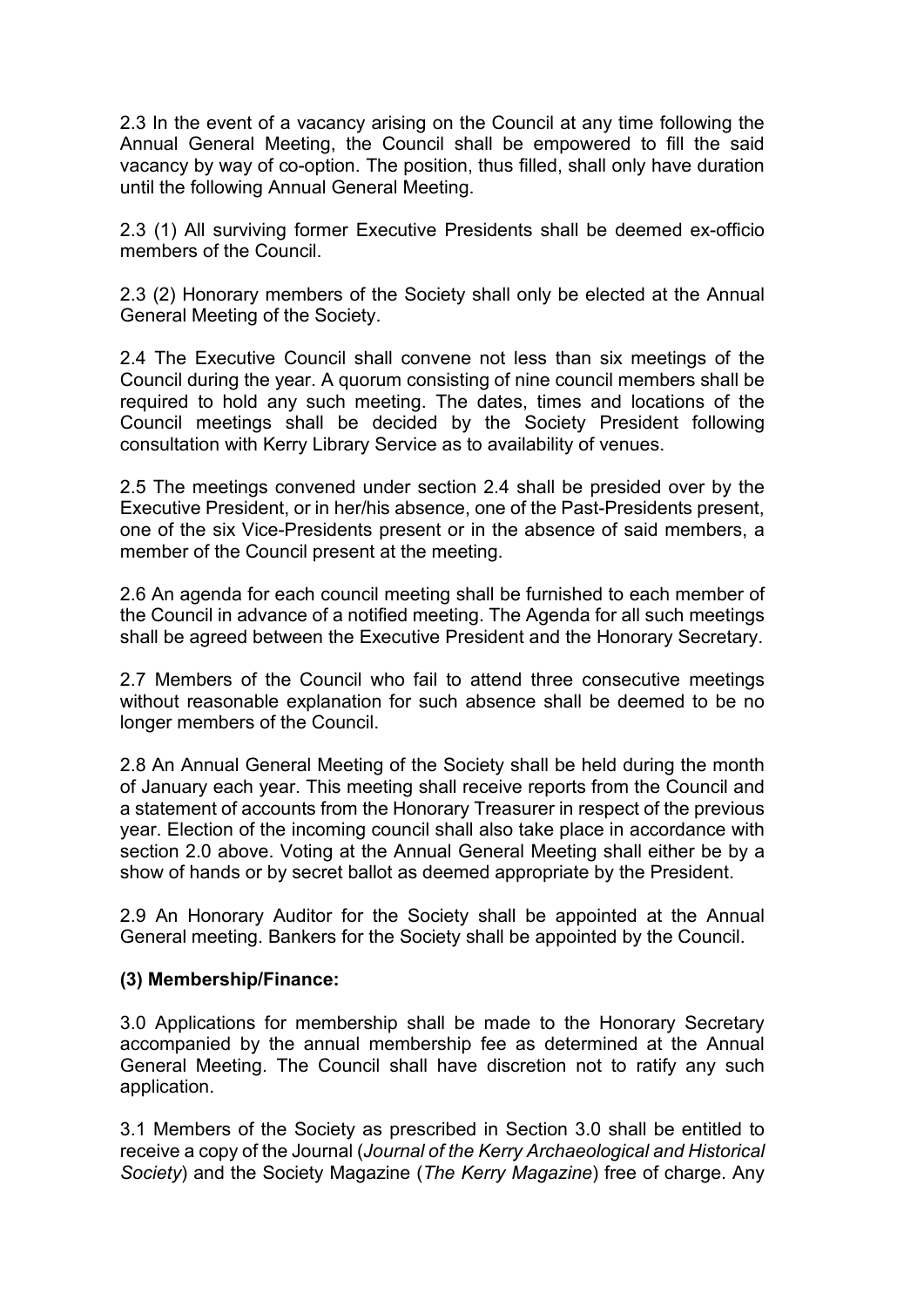member whose subscription is in arrears twelve calendar months after the date of the Annual General Meeting shall no longer be deemed to be a member of the Society.

The Council shall have discretion to re-instate such a lapsed member subject to such member paying the membership subscription.

### **(4) General:**

4.0 The Society shall have the discretion to organise lectures, discussions and outings or field trips from time to time and shall foster close links with Kerry Library, Kerry County Museum, Archaeologists/Historians and all other parties with similar interest and objectives.

4.1 The Society has put in place a Code of Conduct and behaviour for all outings and field trips. Failure by any member of the Society to adhere to such code of conduct and behaviour may result in termination of membership of the Society.

4.2 Changes to the Constitution of the Society shall only be made at the Annual General Meeting and any change there-to shall require a majority of two-thirds of the members present.

#### **Code of Conduct:**

The Kerry Archaeological and Historical Society is committed to the safety and welfare of its members and considers it good practice to operate in accordance with the following guidelines, which have been approved by the Executive Council. It is expected that all outings/field trips are undertaken within these guidelines in order to ensure the safety of participating members and any invited guests.

The Executive Council asserts that no liability can attach to the Society and/or its members for the welfare of any individuals who disregard appropriate guidelines.

1 Each attendee must sign in with the designated KAHS Health and Safety Officer (HSO) at the start of all events.

2 The designated officer must be advised if any attendee intends to leave the event early.

3 Non-members may attend up to two events as guests of members.

4 Car-pooling, where agreed, amongst attendees is to be encouraged due to accessibility issues at some venues.

5 Clothing and footwear appropriate to the weather and conditions prevailing on the date of any event must be worn.